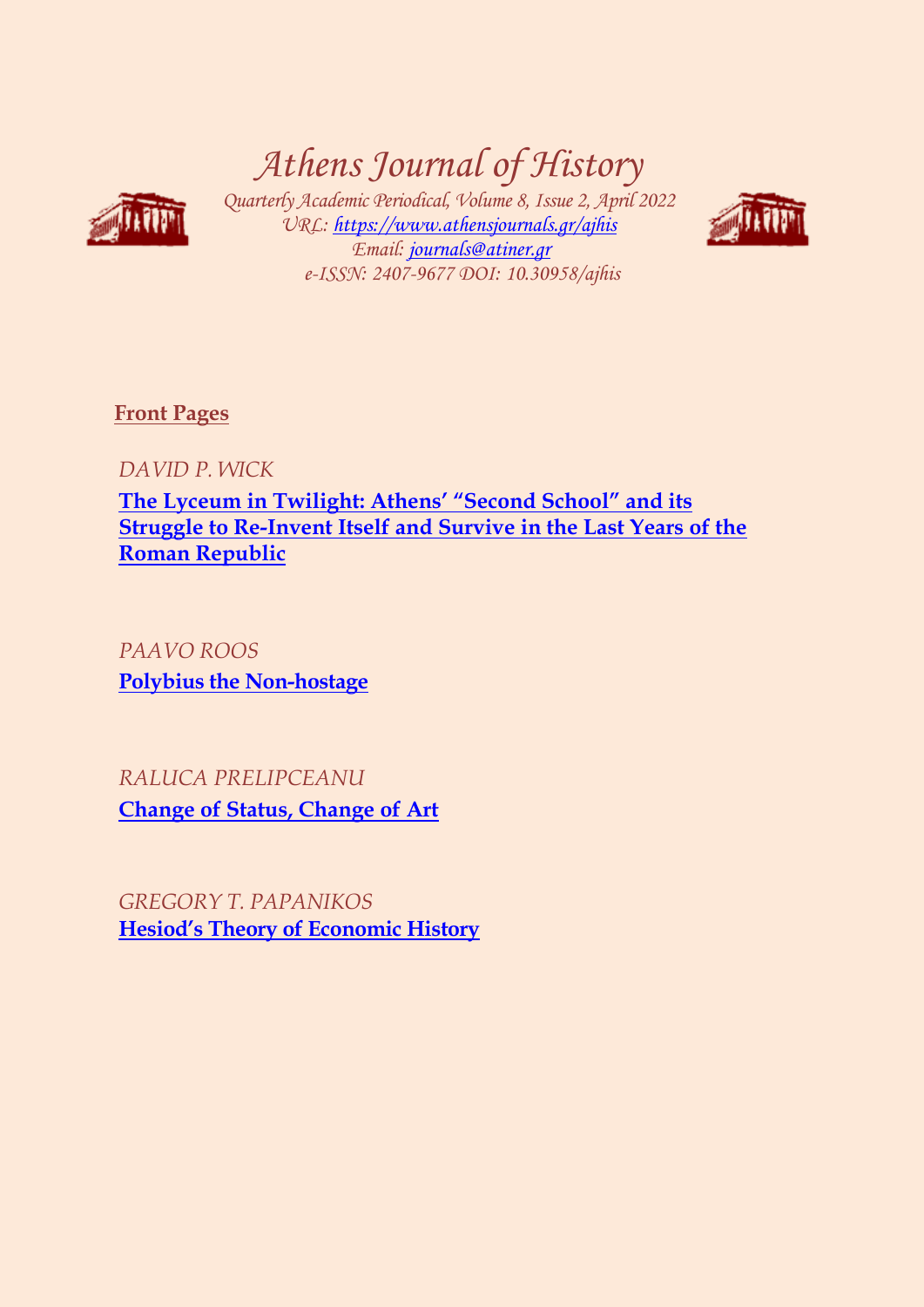## **Athens Journal of History**

Published by the Athens Institute for Education and Research (ATINER)

Editors

Dr. Steven Oberhelman, Vice President of International Programs, ATINER &  $\bullet$ Professor of Classics, Holder of the George Sumey Jr Endowed Professorship of Liberal Arts, and Associate Dean, Texas A&M University, USA.

Editorial & Reviewers' Board

https://www.athensjournals.gr/ajhis/eb

Administration of the Journal

- 1. Vice President of Publications: Dr Zoe Boutsioli
- 2. General Managing Editor of all ATINER's Publications: Ms. Afrodete Papanikou
- 3. ICT Managing Editor of all ATINER's Publications: Mr. Kostas Spyropoulos
- 4. Managing Editor of this Journal: Dr. Aleksandra Tryniecka

#### 

ATINER is an Athens-based World Association of Academics and Researchers based in Athens. ATINER is an independent and non-profit Association with a Mission to become a forum where Academics and Researchers from all over the world can meet in Athens, exchange ideas on their research and discuss future developments in their disciplines, as well as engage with professionals from other fields. Athens was chosen because of its long history of academic gatherings, which go back thousands of years to Plato's Academy and Aristotle's Lyceum. Both these historic places are within walking distance from ATINER's downtown offices. Since antiquity, Athens was an open city. In the words of Pericles, Athens"...is open to the world, we never expel a foreigner from learning or seeing". ("Pericles' Funeral Oration", in Thucydides, The History of the Peloponnesian War). It is ATINER's mission to revive the glory of Ancient Athens by inviting the World Academic Community to the city, to learn from each other in an environment of freedom and respect for other people's opinions and beliefs. After all, the free expression of one's opinion formed the basis for the development of democracy, and Athens was its cradle. As it turned out, the Golden Age of Athens was in fact, the Golden Age of the Western Civilization. Education and (Re)searching for the 'truth' are the pillars of any free (democratic) society. This is the reason why Education and Research are the two core words in ATINER's name.

The Athens Journal of History (AJHIS) is an Open Access quarterly double-blind peer reviewed journal and considers papers from all areas of history. Many of the papers published in this journal have been presented at the various conferences sponsored by the History Unit of the Athens Institute for Education and Research (ATINER). All papers are subject to ATINER's Publication **Ethical Policy and Statement.**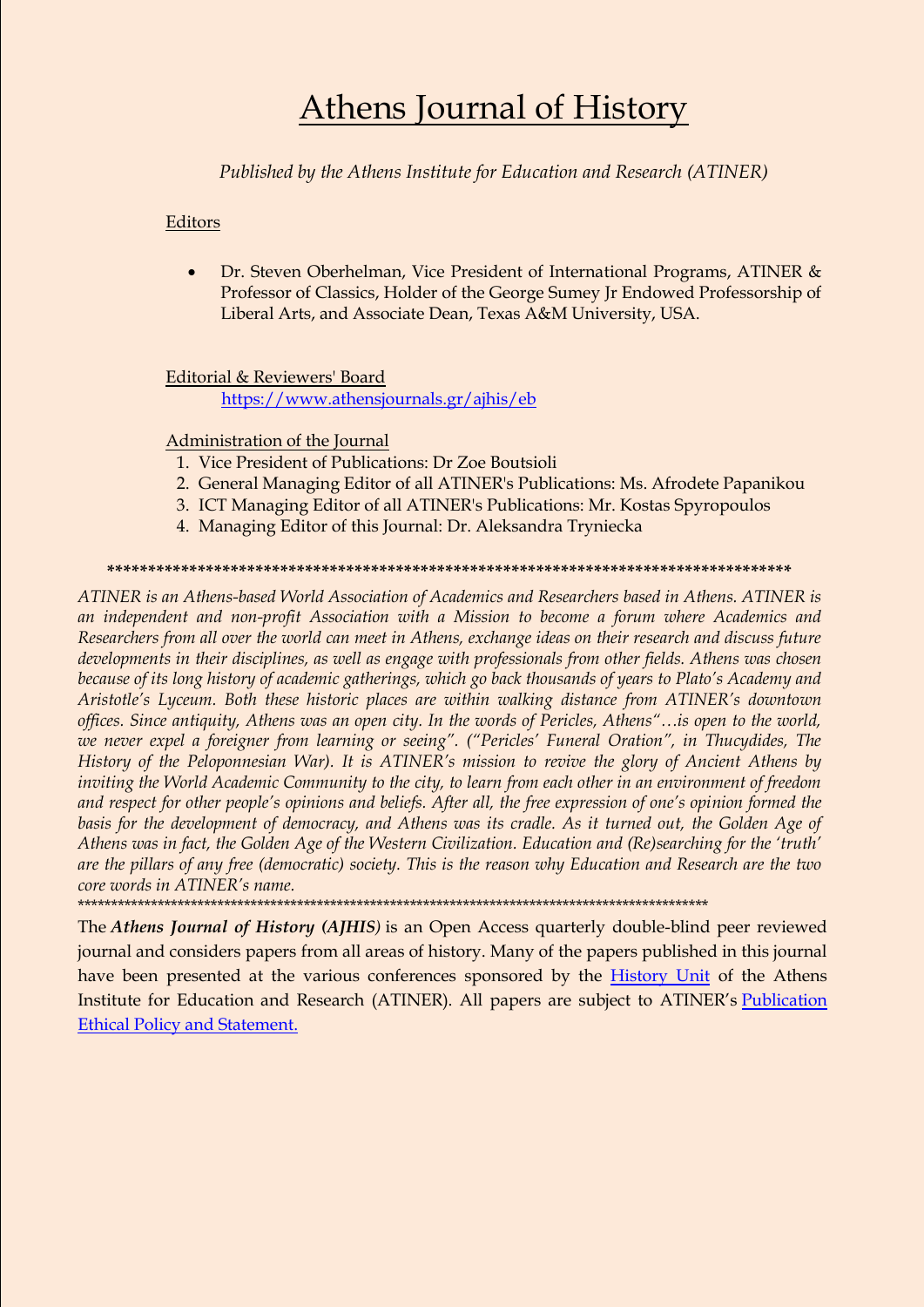## The Athens Journal of History ISSN NUMBER: 2407-9677 - DOI: 10.30958/ajhis Volume 8, Issue 2, April 2022 Download the entire issue [\(PDF\)](https://www.athensjournals.gr/history/2022-02HIS.pdf)

| <b>Front Pages</b>                                                                                                                                              | $i$ -viii |
|-----------------------------------------------------------------------------------------------------------------------------------------------------------------|-----------|
| The Lyceum in Twilight: Athens' "Second School"<br>and its Struggle to Re-Invent Itself and Survive in<br>the Last Years of the Roman Republic<br>David P. Wick | 99        |
| <b>Polybius the Non-hostage</b><br>Paavo Roos                                                                                                                   | 109       |
| <b>Change of Status, Change of Art</b><br>Raluca Prelipceanu                                                                                                    | 117       |
| <b>Hesiod's Theory of Economic History</b><br>Gregory T. Papanikos                                                                                              | 147       |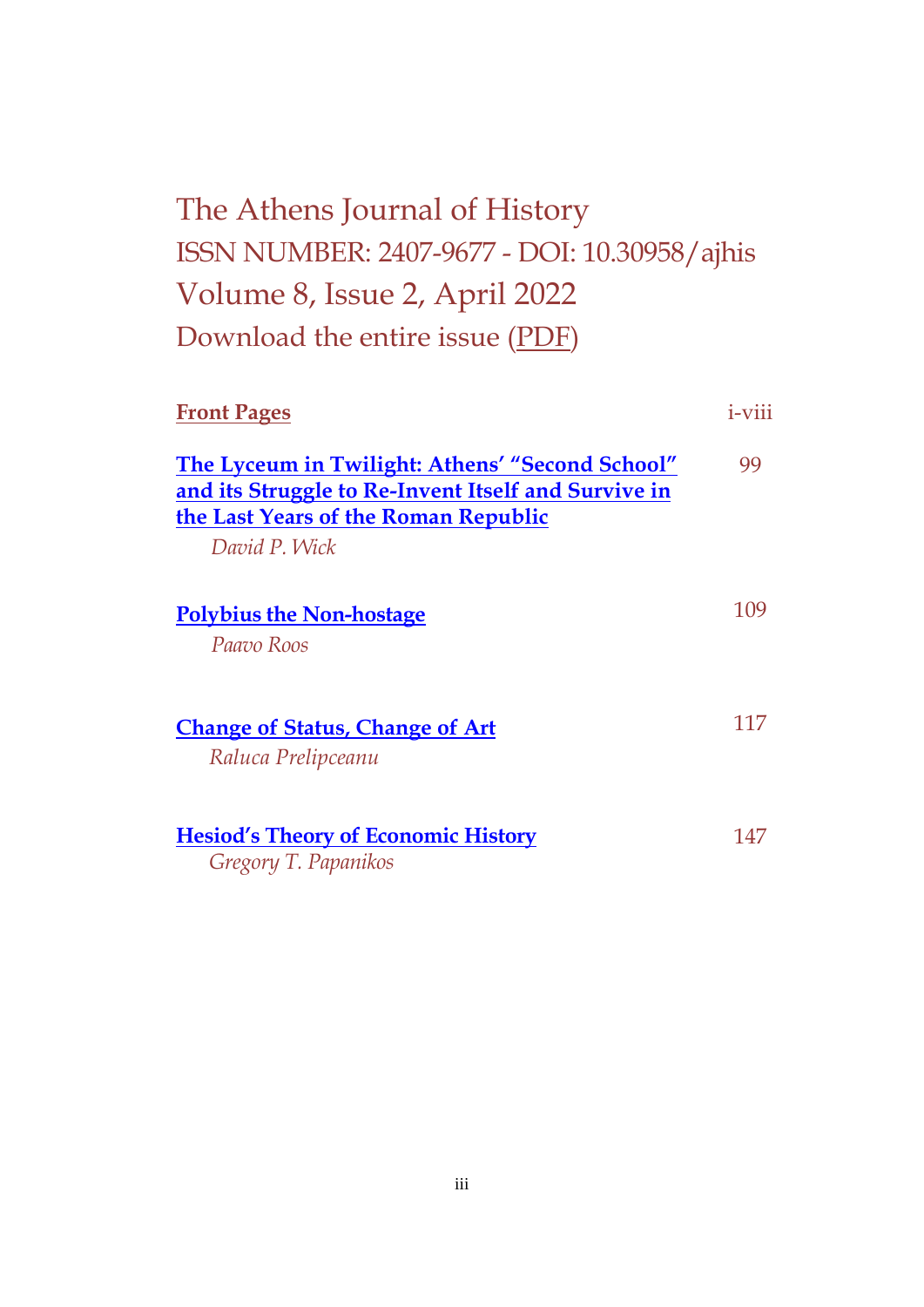### **Athens Journal of History Editorial and Reviewers' Board**

#### **Editors**

 **Dr. Steven Oberhelman**, Vice President of International Programs, ATINER & Professor of Classics, Holder of the George Sumey Jr Endowed Professorship of Liberal Arts, and Associate Dean, Texas A&M University.

#### **Editorial Board**

- Dr. Nicholas Pappas, Vice President of Academic Membership, ATINER & Professor of History, Sam Houston University, USA.
- Dr. David Philip Wick, Director, Humanities & Education Division, ATINER & Professor of History, Gordon College, USA.
- Dr. Jayoung Che, Head, History Unit, ATINER & Deputy Director of Research, Korean Academy of Greek Studies, South Korea.
- Dr. Edward Anson, Academic Member, ATINER & Professor, University of Arkansas, USA.
- Dr. Romeo-Victor Ionescu, Academic Member, ATINER & Professor, Dunarea de Jos University, Romania.
- Dr. George Kaloudis, Academic Member, ATINER & Professor, Rivier College, USA.
- Dr. Sara Estrella Gil-Ramos, Academic Member, ATINER & Adjunct Professor, Art & History Department, New Jersey City University, USA.
- Dr. Michael Eisman, Academic Member, ATINER & Associate Professor, Temple University, USA.
- Dr. Margit Linder, Academic Member, ATINER & Assistant Professor, Department of Ancient History and Archaeology, University of Graz, Austria.
- Dr. Moshe Gat, Professor Emeritus, Bar Ilan University, Israel.

• **General Managing Editor of all ATINER's Publications:** Ms. Afrodete Papanikou

- **ICT Managing Editor of all ATINER's Publications:** Mr. Kostas Spyropoulos
- **Managing Editor of this Journal:** Dr. Aleksandra Tryniecka [\(bio\)](https://www.atiner.gr/bio/Tryniecka-Aleksandra.pdf)

#### **Reviewers' Board** [Click Here](https://www.athensjournals.gr/ajhis/ajhisrb)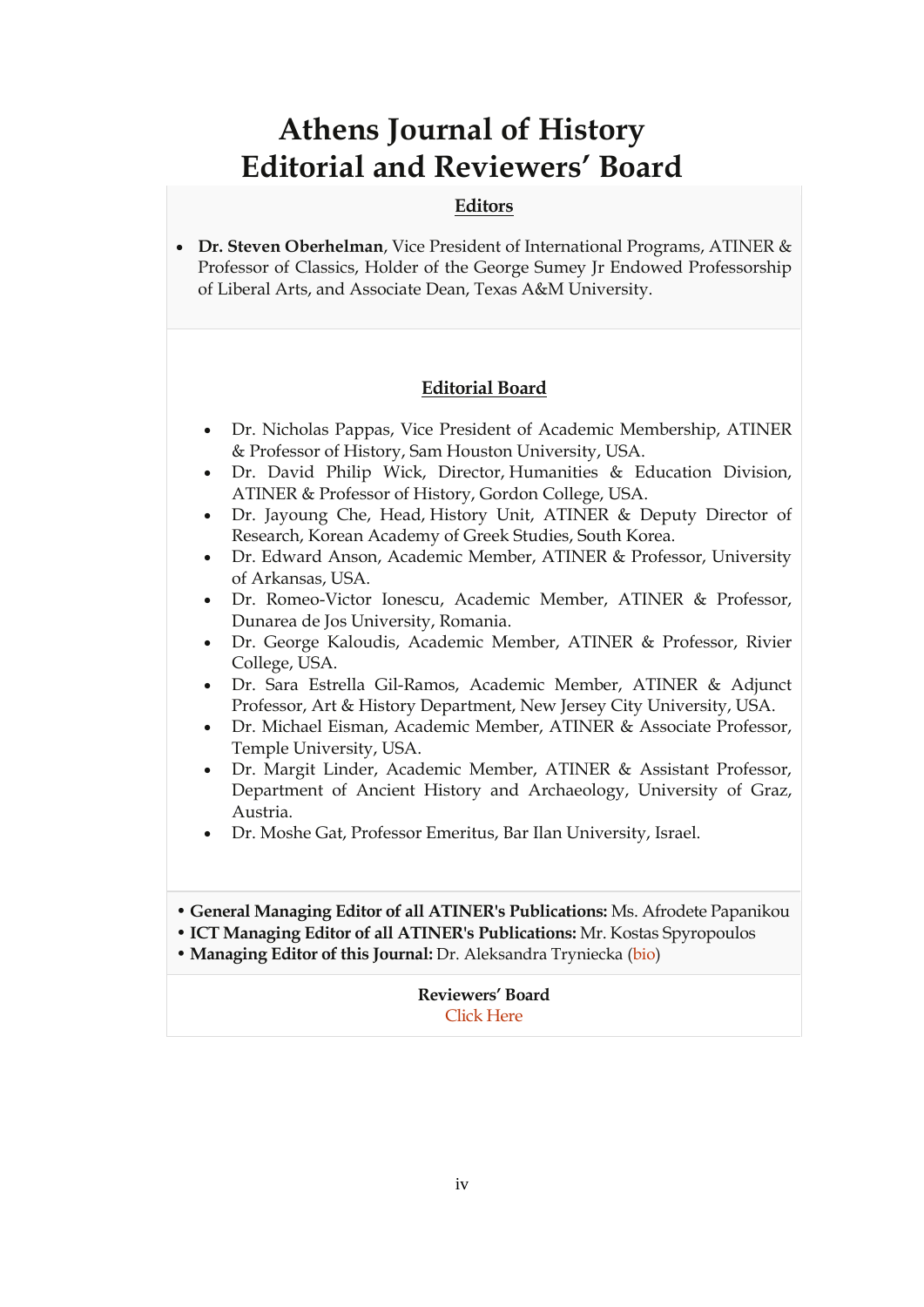## President's Message

All ATINER's publications including its e-journals are open access without any costs (submission, processing, publishing, open access paid by authors, open access paid by readers etc.) and is independent of presentations at any of the many small events (conferences, symposiums, forums, colloquiums, courses, roundtable discussions) organized by ATINER throughout the year and entail significant costs of participating. The intellectual property rights of the submitting papers remain with the author. Before you submit, please make sure your paper meets the [basic academic standards,](https://www.athensjournals.gr/Standards.pdf) which includes proper English. Some articles will be selected from the numerous papers that have been presented at the various annual international academic conferences organized by the different divisions and units of the Athens Institute for Education and Research. The plethora of papers presented every year will enable the editorial board of each journal to select the best, and in so doing produce a top-quality academic journal. In addition to papers presented, ATINER will encourage the independent submission of papers to be evaluated for publication.

The current issue is the second of the eighth volume of the *Athens Journal of History (AJHIS), published by the [History Unit](https://www.atiner.gr/history-unit) of ATINER.*

> Gregory T. Papanikos President ATINER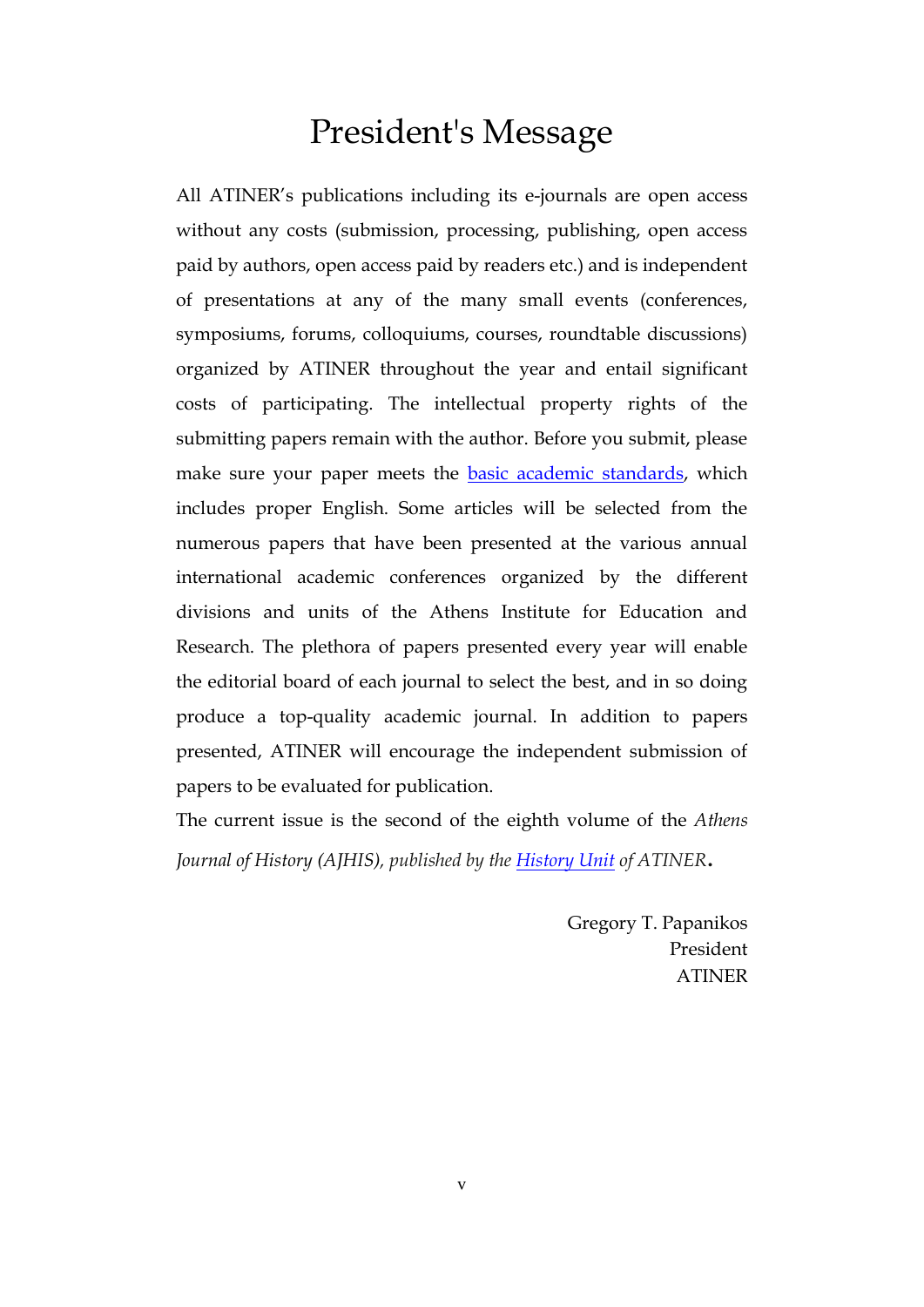

## **Athens Institute for Education and Research** *A World Association of Academics and*

*Researchers*

**20th Annual International Conference on History & Archaeology: From Ancient to Modern, 30-31 May & 1-2 June 2022, Athens, Greece**

The [History Unit](http://www.atiner.gr/docs/HISTORY_UNIT.htm) of ATINER, will hold its **20th Annual International Conference on History & Archaeology: From Ancient to Modern, 30-31 May & 1-2 June 2022, Athens, Greece** sponsored by the [Athens Journal of History.](http://www.athensjournals.gr/ajhis) The aim of the conference is to bring together scholars and students of all areas of history, archaeology and other related disciplines. You may participate as a stream leader, presenter of one paper, chair of a session or observer. Please submit a proposal using the form available [\(https://www.atiner.gr/2022/FORM-HIS.doc\)](https://www.atiner.gr/2022/FORM-HIS.doc).

#### **Important Dates**

- Abstract Submission: **18 April 2022**
- Acceptance of Abstract: 4 Weeks after Submission
- Submission of Paper: 2 **May 2022**

i.

#### **Academic Members Responsible for the Conference**

- Dr. Steven Oberhelman, Professor of Classics, Holder of the George Sumey Jr Endowed Professorship of Liberal Arts, and Associate Dean, Texas A&M University, USA, USA, Vice President of International Programs, ATINER and Editor of the Athens [Journal of History.](https://www.athensjournals.gr/ajhis)
- Dr. Nicholas Pappas, Vice President of Academic Membership, ATINER & Professor of History, Sam Houston University, USA.
- Dr. David Philip Wick, Director, [Arts and Humanities Division](http://www.atiner.gr/AHRD.htm) & Professor of History, Gordon College, USA.
- Dr. Jayoung Che, Head, [History Unit,](http://www.atiner.gr/docs/HISTORY_UNIT.htm) ATINER & Deputy Director of Research, Korean Academy of Greek Studies, South Korea.
- Dr. Tatiana Tsakiropoulou-Summers, Director, [Athens Center for Classical & Byzantine](https://www.atiner.gr/accbs)  [Studies \(ACCBS\)](https://www.atiner.gr/accbs) & Associate Professor, The University of Alabama, USA.

#### **Social and Educational Program**

The Social Program Emphasizes the Educational Aspect of the Academic Meetings of Atiner.

- Greek Night Entertainment (This is the official dinner of the conference)
- Athens Sightseeing: Old and New-An Educational Urban Walk
- Social Dinner

Ė

- Mycenae Visit
- Exploration of the Aegean Islands
- Delphi Visit
- Ancient Corinth and Cape Sounion

#### **Conference Fees**

Conference fees vary from 400€ to 2000€ Details can be found at: <https://www.atiner.gr/fees>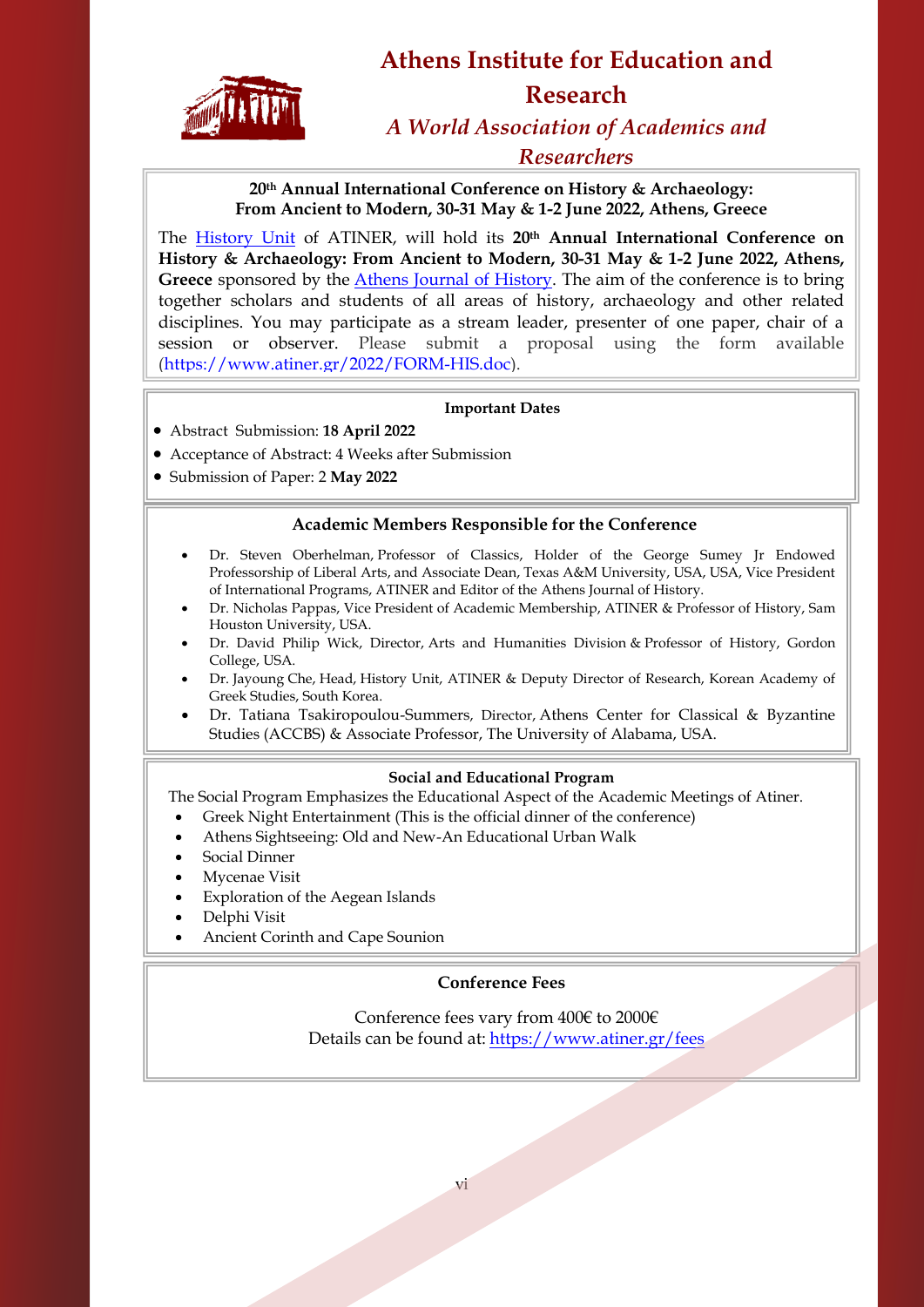

### **Athens Institute for Education and Research**

*A World Association of Academics and Researchers*

#### **15th Annual International Conference on Literature 30-31 May & 1-2 June 2022**

The [Literature Unit](http://www.atiner.gr/literature-unit) of ATINER is organizing its **15th Annual International Conference on Literature, 30-31 May & 1-2 June 2022, Athens, Greece** sponsored by the [Athens](http://www.athensjournals.gr/ajp)  [Journal of Philology.](http://www.athensjournals.gr/ajp) The aim of the conference is to bring together academics and researchers from all areas of literature and other related disciplines. You may participate as stream leader, presenter of one paper, chair of a session or observer. Please submit a proposal using the form available [\(https://www.atiner.gr/2022/FORM-LIT.doc\)](https://www.atiner.gr/2022/FORM-LIT.doc).

#### **Important Dates**

- Abstract Submission: **18 April 2022**
- Acceptance of Abstract: 4 Weeks after Submission
- Submission of Paper: **2 May 2021**

#### **Academic Member Responsible for the Conference**

 **Dr. Stamos Metzidakis**, Head, [Literature](http://www.atiner.gr/literature-unit) Research Unit, ATINER & Emeritus Professor of French and Comparative Literature, Washington University in Saint Louis, USA.

#### **Social and Educational Program**

 The Social Program Emphasizes the Educational Aspect of the Academic Meetings of Atiner.

- Greek Night Entertainment (This is the official dinner of the conference)
- Athens Sightseeing: Old and New-An Educational Urban Walk
- Social Dinner

 $\overline{\phantom{a}}$ 

- Mycenae Visit
- Exploration of the Aegean Islands
- Delphi Visit
- Ancient Corinth and Cape Sounion More information can be found here:<https://www.atiner.gr/social-program>

#### **Conference Fees**

Conference fees vary from 400€ to 2000€ Details can be found at: <https://www.atiner.gr/fees>